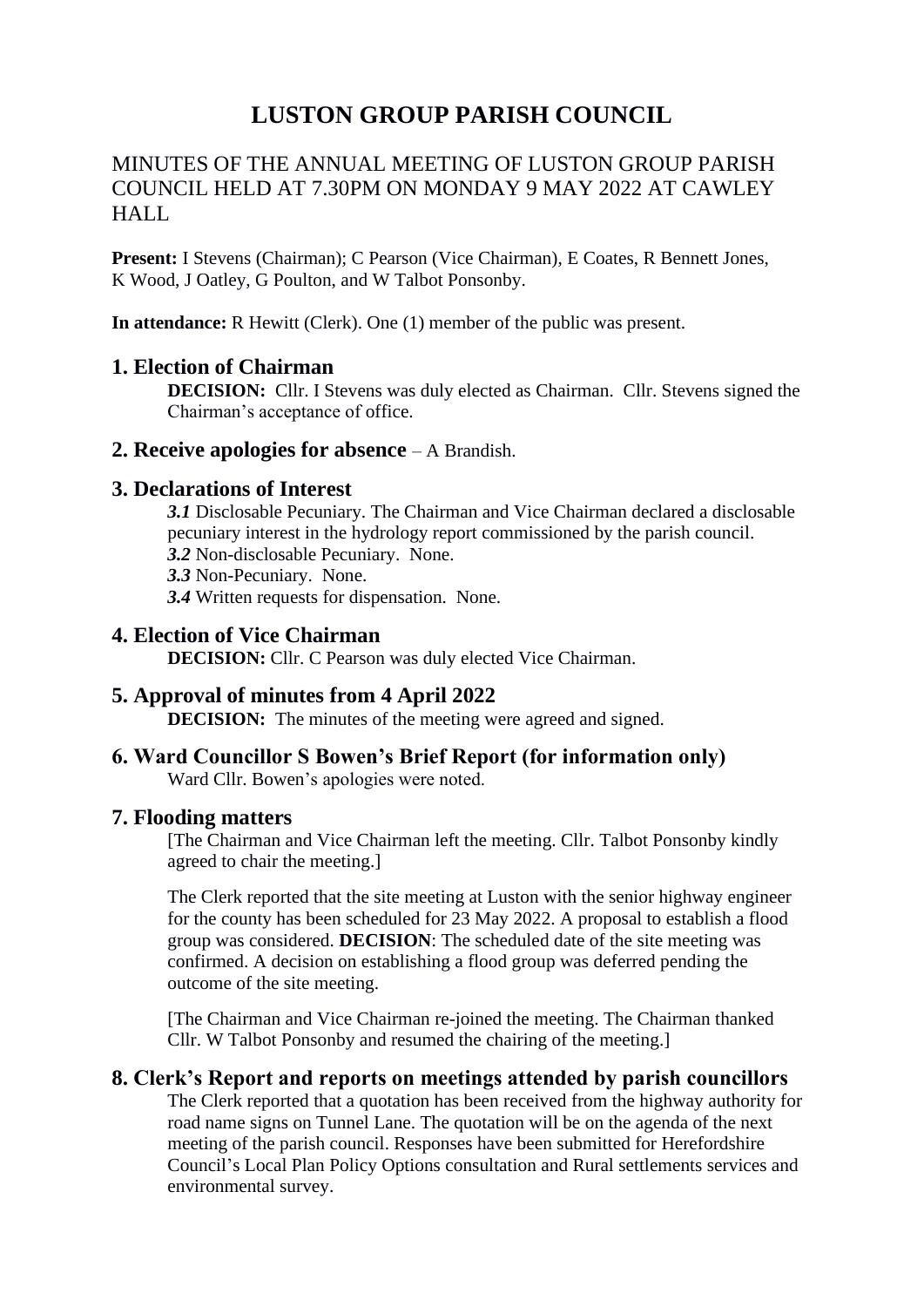Two proposals have been made to Herefordshire Council for Village Safety Initiative funding. The Clerk will check the Luston defibrillator on a temporary monthly basis. The school will plant the Woodland Trust trees less 4-5 trees that will be planted at Eyton. According to the lengthsman, the ground at Eyton Common may not be suitable for a sweet chestnut and advice is being sought from a tree nursery.

Overhanging trees on Croft Lane and C1040 have been reported to the highway authority. A quotation has been followed up for a new signpost and fingerposts at Lydiatt's crossroads. Broadband installation at Cawley Hall has been put back to late May 2022 due to the construction compound in the grounds. Heartstart training has been scheduled for late September 2022.

#### **9. Matters raised by local residents**

Members of the parish council raised the following matters: broken planter on green space by the Willows, Luston; overhanging trees on C1040 off the B4361; defect on side of Seggin Lane near junction with Croft Lane; planning matter; inconsistent marking up of potholes; and incomplete repair of road defect at Moreton. **DECISIONS**: Planning matter will be passed to planning enforcement at Herefordshire Council. Seggin Lane defect and incomplete repair will be reported to Balfour Beatty. Proposal for a new planter will be on the agenda for the next meeting of the parish council.

#### **10. Planning**

*10.1* 190367 Broad Farm, Leominster, HR6 0AN. Proposed change of use of redundant agricultural buildings to mixed B8 and E(g)(iii) use. Retrospective. **COMMENT:** The parish council supports the amended plans/ documents. *10.2* 221312 Tudor House, B4361 From Angora Wood Farm To Upper Court, Luston, HR6 0EB. Proposed erection of 2 No. 3 bed single storey dwelling houses. **COMMENT:** The parish council objects to the planning application due to the proposed site being outside the settlement boundary in the neighbourhood development plan.

*10.3* 221175 Ashton House, 11 Lilac Grove, Luston, HR6 0EF. Removal of a Norway Spruce tree. **COMMENT:** The parish council supports the proposed tree work. *10.4* Update on planning decisions/ enforcement by Herefordshire Council. Works to trees within a conservation area are allowed for: 220512, 4 Townsend Park and 220880 The Steppes.

#### **11. Highways and environmental matters**

*11.1* Drainage grant, review offer from highway authority – The highway authority will fund up to £4,339.00 of drainage work. **DECISIONS**: The drainage work agreed in the application will be prioritised in line with the available funding. Consideration will be given to sharing resources with neighbouring parishes if appropriate. The drainage grant contract was signed.

*11.2* Highways – Matters to bring to the attention of Balfour Beatty. **DECISION:** Rereport bridge on LJ25 near Luston.

*11.3* Lengthsman and P3 footpaths. Spraying of weeds is no longer sub-contracted via the lengthsman. The lengthsman has provided contact details of the contractor.

**DECISIONS:** Commission contractor to undertake weed control in July 2022. Raise LJ16/17 with the footpath officer. The P3 footpaths and lengthsman scheme contract was signed.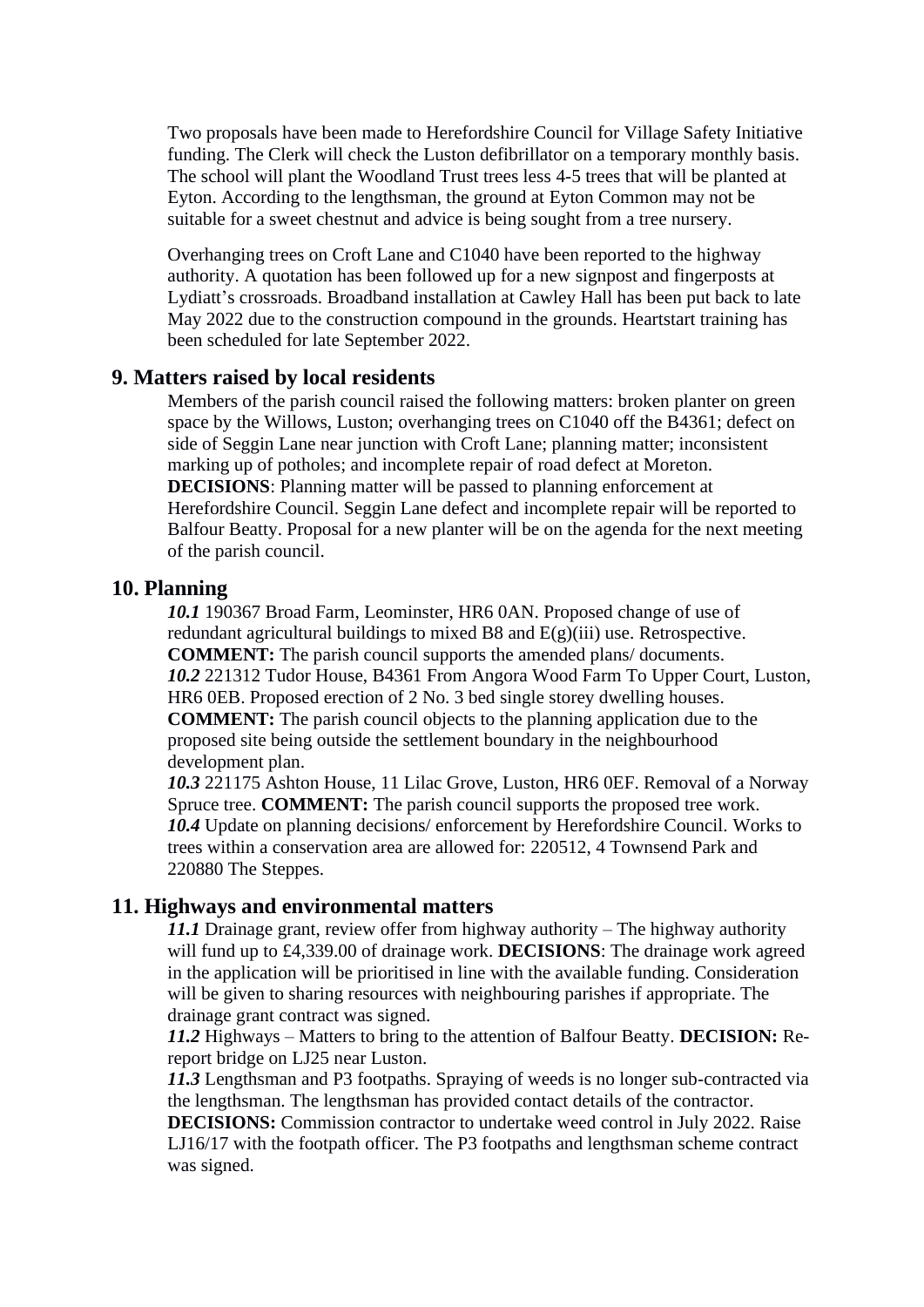#### **12. Finance**

*12.1* Risk assessment and insurance policy. **DECISION:** Deferred to next meeting pending availability of insurance renewal documents.

*12.2 a)* Internal Audit: Completion of the internal audit and report was noted. There are no recommendations or actions to consider.

*12. b)* Annual Governance: **DECISION:** Reviewed and approved.

*12 c)* Annual Return 2021-22: **DECISION:** Reviewed and approved. It was agreed to complete the Certificate of Exemption.

*12.3* Payments for consideration:

D C Gardening Services, lengthsman/ P3 footpaths (May 2022) – £466.20 Friends of Luston School Association, donation for Jubilee event – £150.00 Morelock Signs, Townsend Park sign/ Eyton village sign – £398.76 Clerk, wages April 2022

**DECISION:** Payments were approved and will be made by cheque.

*12.4* Speed indicator devices (x2): A quotation for two post brackets, padlocks and fixing equipment was considered. **DECISION:** The quotation was agreed. Support for the devices by all the parish councils will mean that the cost  $(\text{\pounds}117.00 \text{ net})$  is split three ways.

#### **13. Appointment of Representatives**

*13.1 HALC representative and NAM nomination.* **DECISION:** Cllr. E Coates was nominated as HALC representative.

*13.2 Working group members:*

*Planning working group.* **DECISION:** Cllrs. Bennett Jones, P Edwards and C Pearson. Site meetings for planning applications will resume.

*Website working group.* **DECISION:** Cllrs K Wood and I Stevens.

*Finance working group.* **DECISION:** Cllrs. G Poulton, C Pearson and I Stevens.

*Management working group.* **DECISION:** Cllrs A Brandish, W Talbot Ponsonby and G Poulton.

*Traffic working group.* **DECISION:** It was agreed to end the traffic working group.

#### **14. Review parish council policies and procedures**

Standing Orders; Code of Conduct; Complaints procedure, Data Protection policy, Freedom of Information publication scheme, Financial Regulations, Equal opportunities policy, Grants and Donations policy, Planning policy and Communications policy.

**DECISION:** The management working group was asked to review the parish council's standing orders and financial regulations make recommendations to the parish council.

#### **15. Community projects and initiatives**

Community projects and initiatives for 2022-23 were considered, including a new planter for green area by the Willows, uses for the former 'Kid's Club' parking area by the school and increased support for the Good Neighbour scheme.